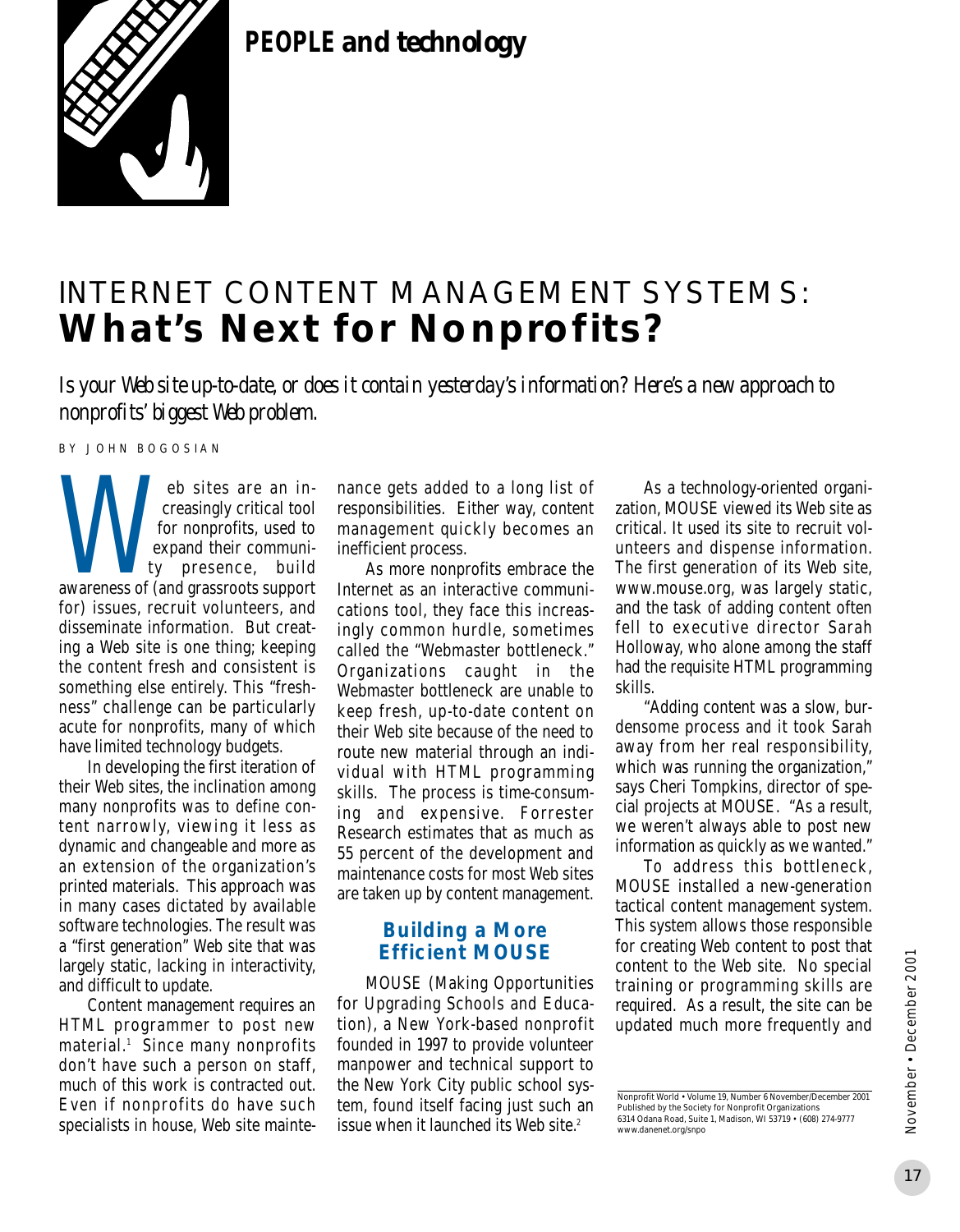

## *The Web is plagued by "too much content and not enough management."*

its functionality expanded. For example, the organization recently developed a projects page to provide site visitors with an update on work underway and will soon be adding a Resources Guide for teachers and administrators detailing the "best practices" for bringing students online.

"With our content management system, if we decide to add a page we can," says Tompkins. "We don't have to bring in a lot of technical resources since our non-technical managers are able to oversee all our site configuration and administration."

MOUSE also relies on its content management system to help it better manage its list of 1,200 volunteers. "Our organization is entirely volunteer driven," Tompkins comments. "The ability to efficiently deploy these individuals in projects around the city is the key to our effectiveness."

Visitors to the MOUSE Web site who wish to volunteer are asked to fill out a short sign-up sheet, listing their name and e-mail address and specifying their areas of interest and technical expertise. The individual's contact information is added to the appropriate category. When MOUSE needs volunteers with specific skills, program managers simply select a category, draft a memo describing the project, and contact the appropriate list via e-mail. Volunteers e-mail back their availability, and a project team is assembled.

"Before, we were maintaining a number of separate databases of volunteer talent. Putting together a team for any particular project was both labor and time intensive," says Tompkins. "By eliminating administrative overhead and redundant databases, we can spend more time serving our public school constituency."

#### **One-to-One vs. Many-to-Many**

Most Web content management systems continue to rely on a one-tomany concept of publishing—that is, an individual or department acts as author or clearinghouse for all the organization's Web content. This model works fine in the traditional publishing business but is not well suited to the Web. As the volume of information destined for the Web site accelerates—and the demand to keep the site current becomes increasingly important work inevitably backs up. The Webmaster, once part of the solution, is now part of the problem.

A better Web publishing model has started to evolve, as evidenced by the MOUSE application. Under this many-to-many model, those who create content may also publish that content to the Web site. By using an intuitive, browser-based interface, next-generation content management systems give non-technical users control over when, where, an how that content gets posted.

Major consulting firms are taking notice of the content management problem. In a recent report, "A Framework to Manage Pervasive Content," the Yankee Group notes: "Important as it is, today's Web content is often stale, inconsistent, and inaccessible." The authors of the report note pointedly that the Web is plagued by "too much content and not enough management."

The solution to this problem is to view content management as an ongoing process that begins with inception of new content and is continually managed through its distribution, delivery, and performance. This view differs from historically passive document management systems (DMS), whose purpose was primarily data capture, workflow record processing, and storage, rather than collaborative content development and usage. Document management systems assumed that static documents were being provided to a relatively limited audience. Content management systems are based on the assumption that site content is provided by, and for, a broad audience that extends beyond the organization, and are therefore Web-based.

### **Attacking the Bottleneck**

Clearly, it's time for nonprofits to address the content management problem. Luckily, new technologies have evolved that let them re-engineer their approach to creating and managing Web content. For nonprofits, there are three key features that should figure prominently in any content management software:

- The software should have an intuitive, non-threatening interface that encourages interaction.
- It should contain authoring tools that allow content providers to create material using the standard word processing programs with which they are familiar.
- The system must allow the same non-technical personnel to manage the flow of content to the site.

Within the many-to-many publishing model, a hierarchical framework is perhaps the best structure for main